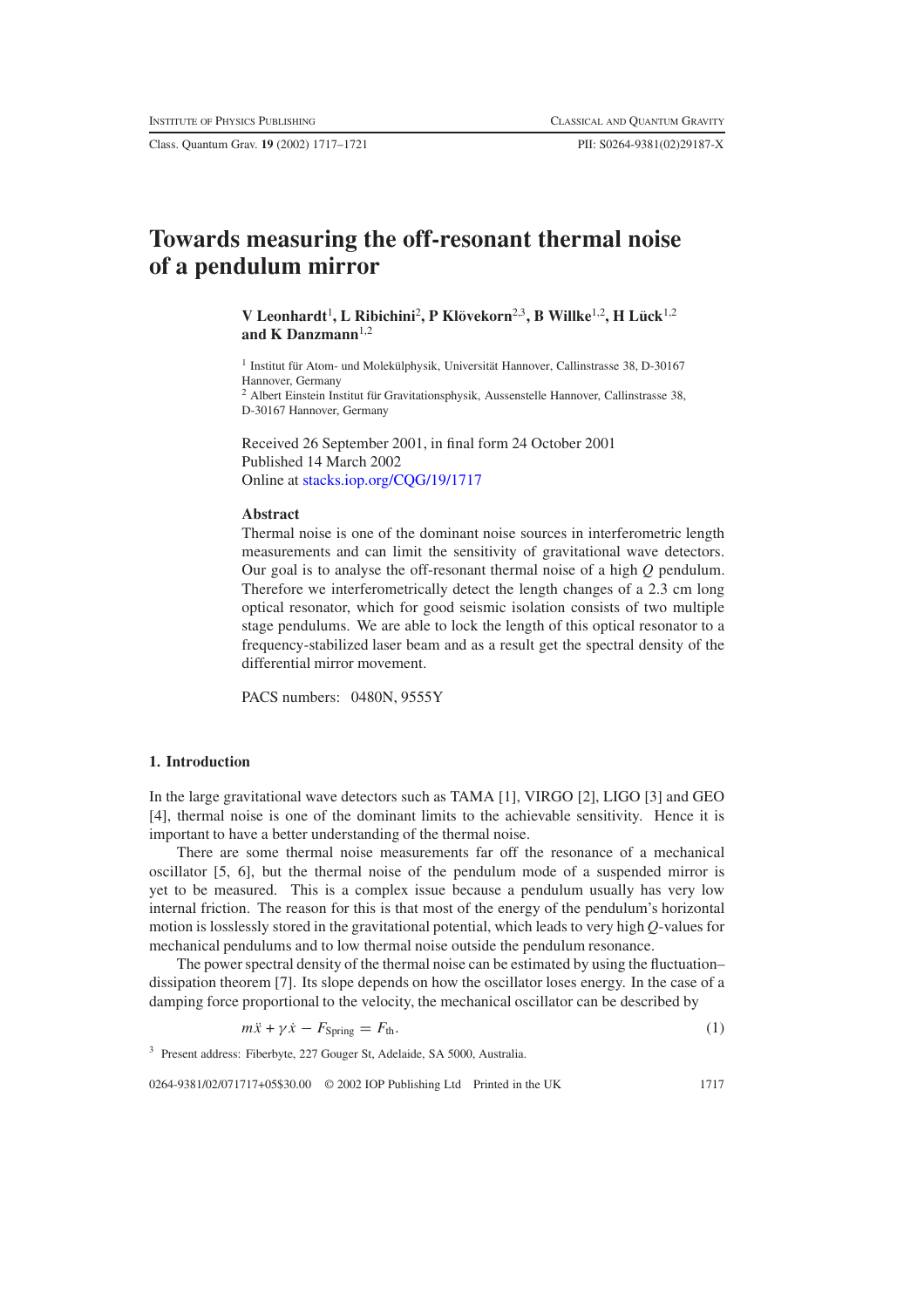

<span id="page-1-0"></span>**Figure 1.** Seismic isolation in our experiment. We have a frame suspended as a double pendulum with blades at both stages. Two mirrors are suspended as double pendulums from this frame. The resonance frequencies of the pendulums are damped by coil-magnet actuators.

 $F_{\text{Spring}} = -kx$  is the restoring force and  $F_{\text{th}}^2(\omega) = 4k_bT\gamma$  is the thermal excitation, which has a white spectral density. The resulting mirror movement can be calculated as [8]

$$
x^{2}(\omega) = \frac{4k_{b}T\gamma}{(k - m\omega^{2})^{2} + f^{2}\omega^{2}}.
$$
 (2)

Internal damping in the material can be described by a restoring force with a complex spring constant where the imaginary part represents the loss of the system

$$
F_{\text{Spring}} = -k[1 + \mathrm{i}\phi(\omega)]x. \tag{3}
$$

 $\phi(\omega)$  is called the loss function, and its frequency dependence defines the slope of the thermal noise outside the resonance. The resulting spectral density would be

$$
x^{2}(\omega) = \frac{4k_{b}Tk\phi(\omega)}{\omega[(k - m\omega^{2})^{2} + k^{2}\phi^{2}(\omega)]}.
$$
\n(4)

A loss function proportional to *ω* would be equivalent to the case of velocity-dependent damping, however  $\phi(\omega)$  is believed to have a different frequency dependence [9, 10]. To distinguish which model for  $\phi(\omega)$  is closest to reality, it is necessary to measure the slope of the thermal noise outside the resonance.

## **2. Experimental set-up**

To achieve a good sensitivity at the frequencies of interest, the seismic noise has to be minimized in a frequency range from 30 to 100 Hz. For this purpose we use an active isolation system which measures seismic motion at frequencies around 2 Hz and feeds the information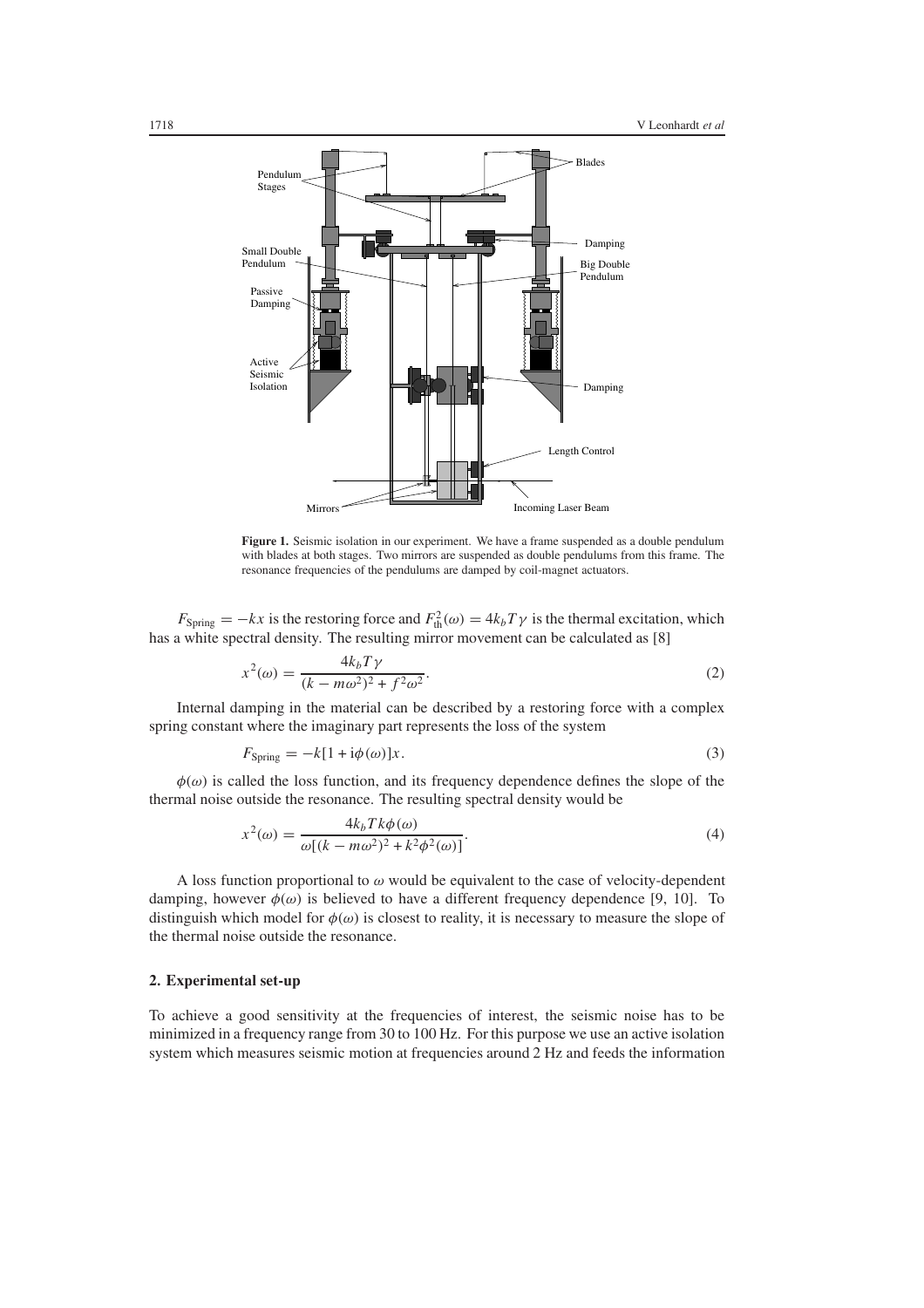back to a piezoelectric actuator. After one rubber stage we have a double pendulum with an 18 kg middle mass. A frame structure of the same weight is suspended from it (see figure [1\)](#page-1-0). Both stages have a length of 24 cm each. The first consists of four wires with a diameter of 0.8 mm each while the second stage has two of these wires. For vertical seismic isolation both stages are suspended from blades with resonance frequencies of around 2 Hz.

To avoid the excitation of the double pendulum resonances we measure the movements of the frame using shadow sensors in six degrees of freedom and feed the information back to coil-magnet actuators. The identical masses of the two pendulum stages ensure a good coupling of the eigenmodes of the two stages. Therefore we are able to damp the resonances of the whole double pendulum by only acting on one stage. Feedback is applied in a frequency range from 0.5 to 3 Hz.

Inside the frame we have two double pendulums. These pendulums are damped at their upper masses by four coil-magnet actuators each. The first and second pendulum stages have a length of 50 and 30 cm, respectively. The smaller one of these double pendulums consists of a 50 g mass, which is suspended by two wires with a diameter of 0.1 mm and a second stage, which is made of four wires with 0.1 mm diameter. The mass of the second of these stages is 42 g with an 8 g mirror attached to it. The smaller the second mass, the bigger its movement due to thermal noise. The radius of curvature of this mirror is 1 m. The second double pendulum is made of two 900 g masses. The upper two wires have a diameter of 0.13 mm, while the lower four have a diameter of 0.1 mm. A flat mirror is attached to the big mass and together with the curved mirror it forms a 2.3 cm long optical resonator. The transmission of both mirrors is 0.1%.

Three magnets are attached to the bigger one of the mirrors. By sending a current through three additional coils at the frame we are able to apply a force to the big mirror and thus change the length of the optical resonator.

The whole experiment is set up in a vacuum tank to avoid excitation of the pendulums by gas molecules. The pressure inside the tank is in the  $10^{-7}$  mbar region.

### **3. Optical layout**

The length of the suspended resonator is stabilized to the frequency of the incoming laser beam using a Pound–Drever–Hall locking scheme [11] with a modulation frequency of 7.9 MHz (see figure [2\)](#page-3-0). To avoid back-reflections from the flat surface of the big mirror into the laser two Faraday isolators are necessary.

As long as we have sufficient gain the feedback suppresses the differential mirror movement. Therefore in the low-frequency region we look at the feedback signal. Above the unity gain frequency the error-point signal is proportional to the mirror movement. In our experiment unity gain of the feedback is around 300 Hz. It would be an advantage to shift this to a higher frequency to have more gain in the frequency region of a few Hz where the mirrors move the most, but internal mechanical resonances of the mirrors prevent us from doing so.

One major noise source in this set-up is the laser-frequency noise. It appears in our Pound–Drever–Hall readout scheme as a length change of the suspended resonator. This effect can be calculated by

$$
\frac{\Delta f}{f} = \frac{\Delta l}{l} \tag{5}
$$

where  $\Delta f$  is the change of the laser frequency f and  $\Delta l$  is the corresponding change of the resonator length *l*. Keeping *l* as short as possible we can reduce this effect, but a stabilization of the laser frequency is still necessary.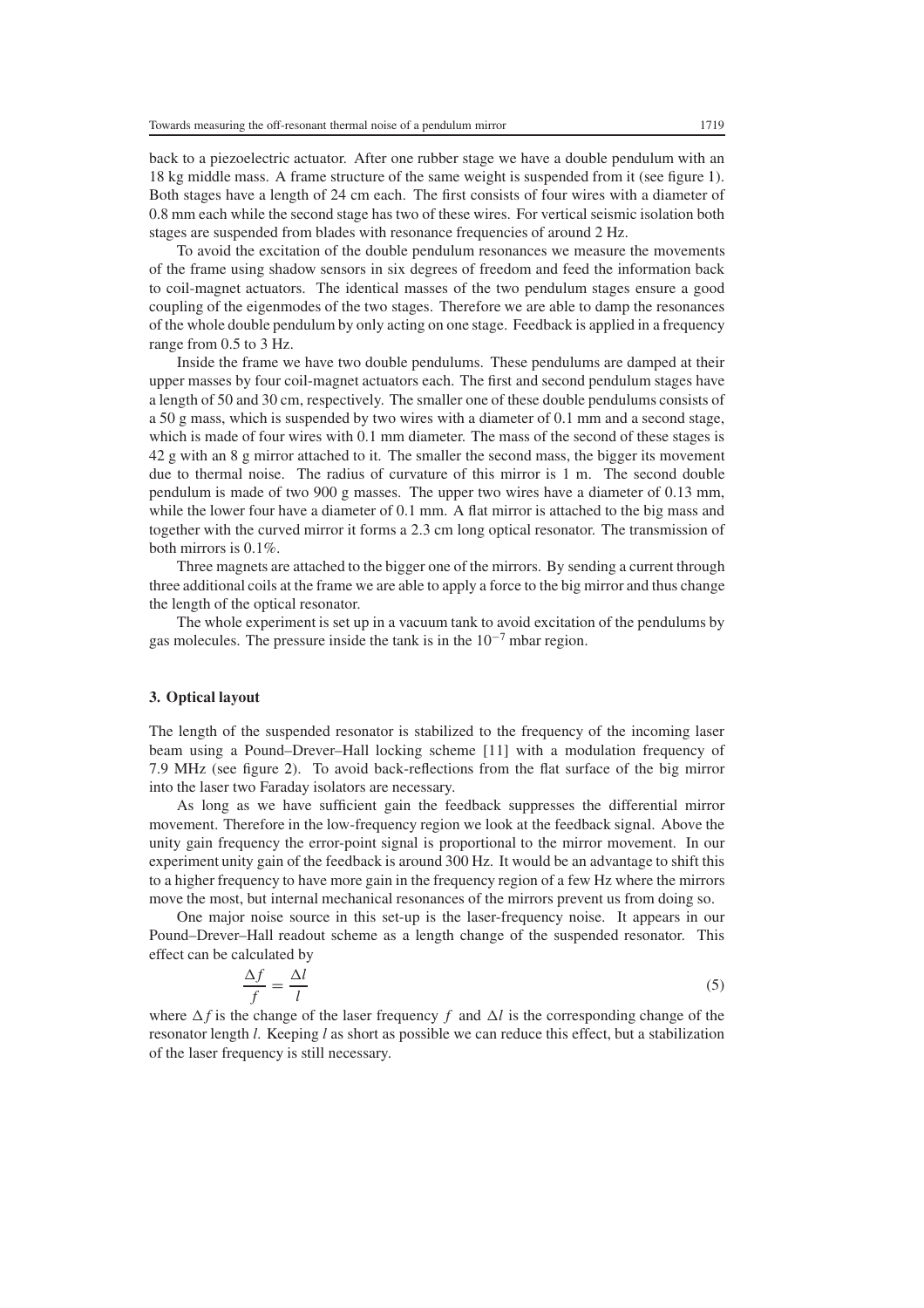

<span id="page-3-0"></span>Figure 2. Optical layout. The laser is stabilized to a reference resonator and the length of the suspended resonator is locked to the laser frequency.

To achieve this we use a reference resonator in a separate vacuum tank. This resonator has a finesse of 58 000 and an optical path length of 424 mm. For this second Pound–Drever–Hall locking scheme we use a modulation frequency of 12 MHz. To actually change the laser frequency we use three actuators. To counter dc frequency drifts we change the temperature of the laser crystal, from low frequencies up to a few kHz we use a piezoelectric actuator to apply a pressure to the laser crystal, and for frequencies up to 200 kHz we use an electro-optical modulator as a phase shifter [12].

The calibration of the feedback signal is done by applying a sine wave to the piezoelectric actuator on the laser crystal. The stabilization of the laser frequency has to be turned off for this. With the knowledge of the size of the change in the laser frequency due to the applied sine wave, we calculate the corresponding length change of the optical resonator by using equation (5) and thus calibrate the resulting feedback signal.

This method has to be repeated at all frequencies to get a complete frequency-dependent transfer function. The frequency dependence comes from the fact that our coil-magnet actuators are not moving the big mirror directly, they are applying a force instead. That means that the pendulum transfer function of the last pendulum stage appears in our calibration.

### **4. Results**

We have achieved a stable lock of our suspended resonator for a time of up to a few hours, which enabled us to measure the spectral density of the differential mirror movement (see figure [3\)](#page-4-0). We can see that the resonance frequencies of the pendulum around 1 Hz are damped and do not peak much over the  $10^{-8}$  m  $\text{Hz}^{-1/2}$  seismic noise floor of the environment. Above a few Hz, we seem to be limited by the noise of the coil-magnet actuator electronics and the